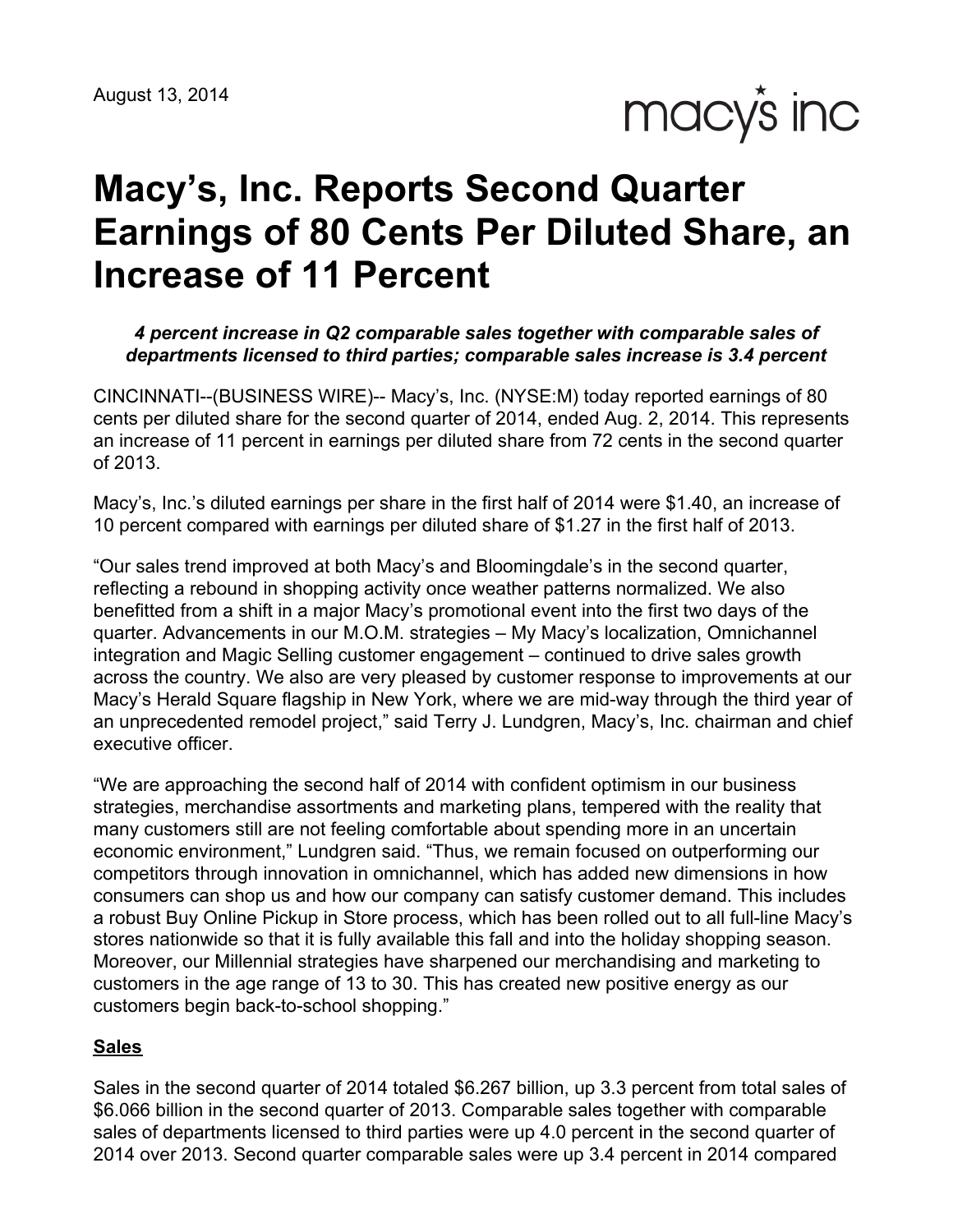with 2013.

For the year to date, Macy's, Inc. sales totaled \$12.546 billion, up 0.7 percent from total sales of \$12.453 billion in the first half of 2013. Comparable sales together with comparable sales of departments licensed to third parties were up 1.5 percent in the first half of 2014 over 2013. Year-to-date comparable sales were up 0.8 percent in 2014 compared with 2013.

Please see the last page of this news release for important information regarding the calculation of the company's comparable sales and comparable sales together with comparable sales of departments licensed to third parties.

In August 2014, the company closed Macy's stores in Bradenton, FL, and York, PA. In the second half of 2014, the company is opening three new Macy's stores in Sarasota, FL, Las Vegas, NV, and The Bronx in New York City. A new Bloomingdale's replacement store will open in Palo Alto, CA.

#### **Operating Income**

Macy's, Inc.'s operating income totaled \$571 million or 9.1 percent of sales for the quarter ended Aug. 2, 2014, compared with operating income of \$534 million or 8.8 percent of sales for the same period last year.

For the first half of 2014, Macy's, Inc.'s operating income totaled \$1.014 billion or 8.1 percent of sales, compared with operating income of \$969 million or 7.8 percent of sales for the same period last year.

#### **Cash Flow**

Net cash provided by operating activities was \$646 million in the first half of 2014, compared with \$664 million in the first six months of last year. Net cash used by investing activities in the first half of 2014 was \$288 million, compared with \$316 million a year ago. Net cash used by financing activities in the first six months of 2014 was \$1.001 billion, compared with \$760 million in the first half of 2013.

The company repurchased approximately 8.9 million shares of its common stock for a total of approximately \$517 million in the second quarter of 2014. In the fiscal year to date, the company repurchased approximately 16.3 million shares of its common stock for approximately \$949 million. At Aug. 2, 2014, the company had remaining authorization to repurchase up to approximately \$2 billion of its common stock.

#### **Looking Ahead**

Expectations for the second half of 2014 remain on track, with guidance for comparable store growth of 2 percent to 3 percent. However, even with an improved sales trend in the second quarter, the company was unable to make up its sales shortfall from the first quarter. This calculates to expectations for a full-year 2014 comparable sales increase of 1.5 percent to 2 percent. Full-year 2014 comparable sales together with comparable sales of departments licensed to third parties now are expected to increase by 2 percent to 2.5 percent. Previous guidance was for full-year comparable sales to increase by 2.5 percent to 3 percent. The company continues to expect full-year 2014 earnings per diluted share in the range of \$4.40 to \$4.50, consistent with guidance previously provided.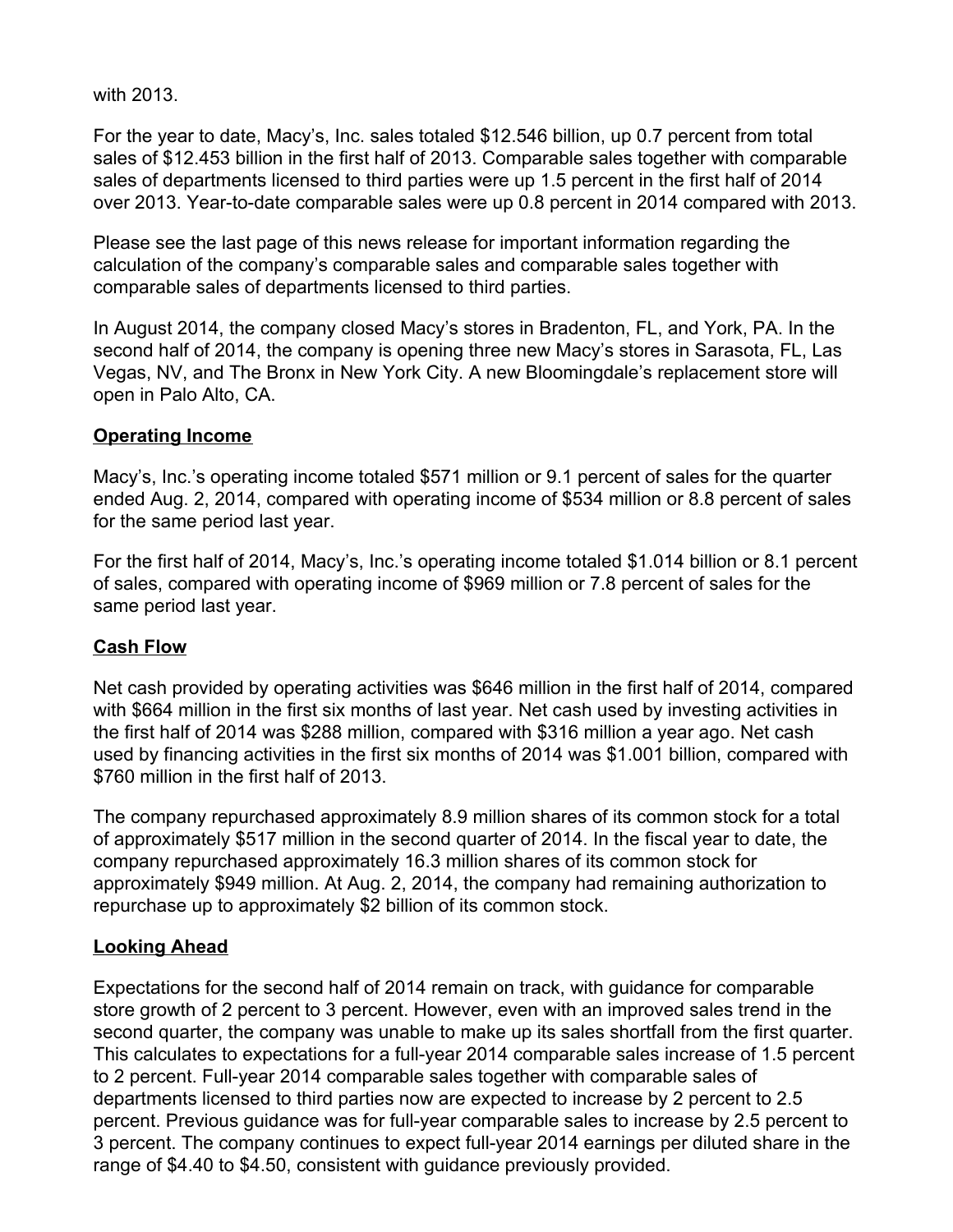Macy's, Inc., with corporate offices in Cincinnati and New York, is one of the nation's premier retailers, with fiscal 2013 sales of \$27.931 billion. The company operates about 840 stores in 45 states, the District of Columbia, Guam and Puerto Rico under the names of Macy's and Bloomingdale's, as well as the macys.com and bloomingdales.com websites. The company operates 13 Bloomingdale's Outlet stores. Bloomingdale's in Dubai is operated by Al Tayer Group LLC under a license agreement.

All statements in this press release that are not statements of historical fact are forwardlooking statements within the meaning of the Private Securities Litigation Reform Act of 1995. Such statements are based upon the current beliefs and expectations of Macy's management and are subject to significant risks and uncertainties. Actual results could differ materially from those expressed in or implied by the forward-looking statements contained in this release because of a variety of factors, including conditions to, or changes in the timing of, proposed transactions, prevailing interest rates and non-recurring charges, competitive pressures from specialty stores, general merchandise stores, off-price and discount stores, manufacturers' outlets, the Internet, mail-order catalogs and television shopping and general consumer spending levels, including the impact of the availability and level of consumer debt, the effect of weather and other factors identified in documents filed by the company with the Securities and Exchange Commission. In light of these risks and uncertainties, readers are cautioned not to place undue reliance on forward-looking statements. Except as may be required by applicable law, Macy's disclaims any obligation to update its forwardlooking statements for any reason.

(NOTE: Additional information on Macy's, Inc., including past news releases, is available at [www.macysinc.com/pressroom](http://www.macysinc.com/pressroom). A webcast of Macy's, Inc.'s call with analysts and investors will be held today (Aug. 13) at 10:30 a.m. (ET). The webcast is accessible to the media and general public via the company's website at [www.macysinc.com](http://www.macysinc.com). Analysts and investors may call in on 1-877-208-2391, passcode 7726216. A replay of the conference call can be accessed on the website or by calling 1-888 203-1112 (same passcode) about two hours after the conclusion of the call.

Macy's, Inc. is scheduled to present at the Goldman Sachs Global Retailing Conference at 8:05 a.m. ET on Wednesday, Sept. 3, in New York City. Media and investors may access a live audio webcast of the presentation at [www.macysinc.com/ir](http://www.macysinc.com/ir) beginning at 8:05 a.m. on Sept. 3. A replay of the webcast will be available on the company's website.)

#### **MACY'S, INC.**

#### Consolidated Statements of Income (Unaudited) (Note 1)

(All amounts in millions except percentages and per share figures)

|     | 13 Weeks Ended | 13 Weeks Ended |                |  |  |
|-----|----------------|----------------|----------------|--|--|
|     | August 2, 2014 |                | August 3, 2013 |  |  |
|     | $%$ to         |                | $%$ to         |  |  |
| \$. | Net sales      | S              | Net sales      |  |  |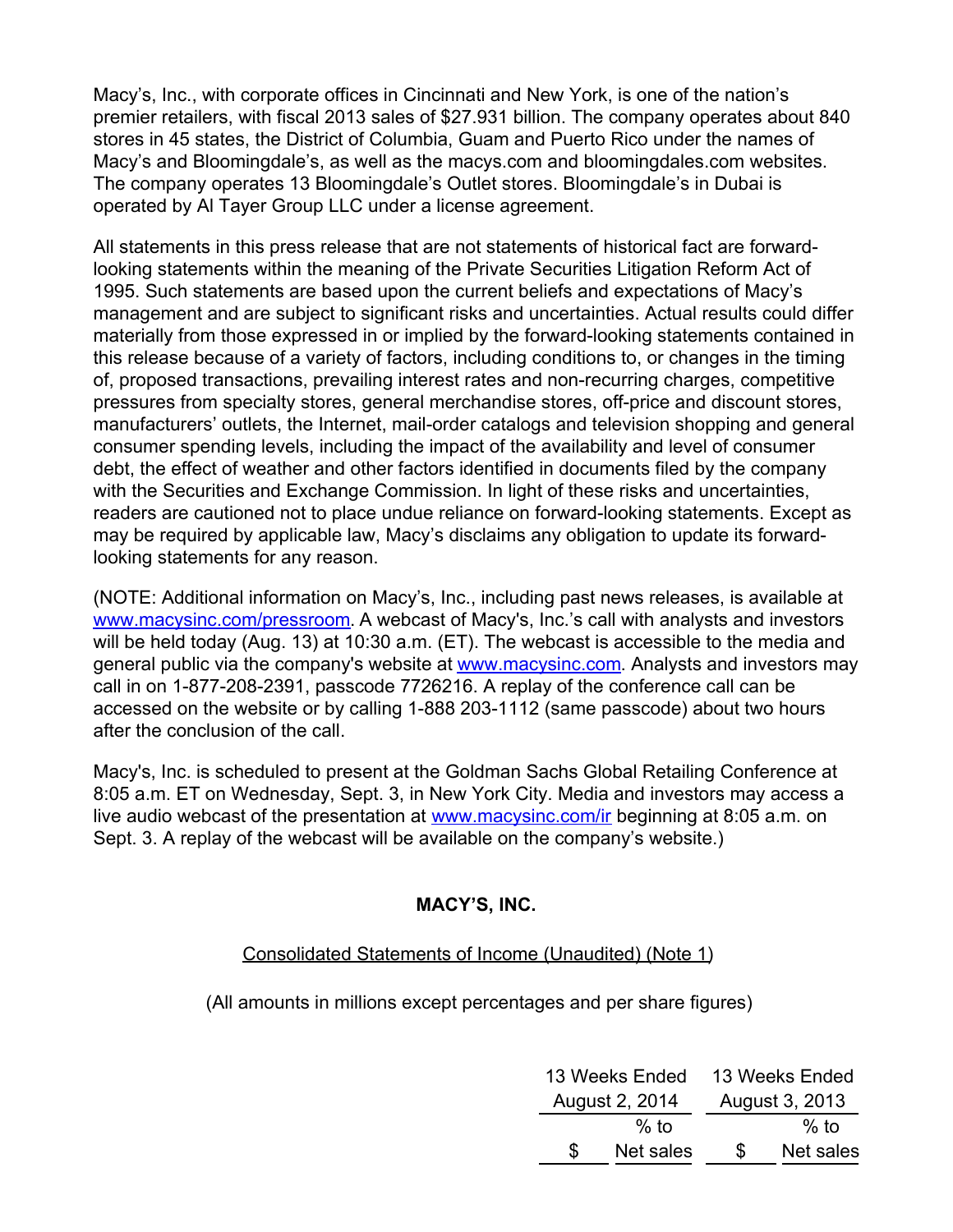| Net sales                                                | \$6,267        |         | \$6,066        |            |
|----------------------------------------------------------|----------------|---------|----------------|------------|
| Cost of sales (Note 2)                                   | 3,672          | 58.6%   | 3,533          | 58.2%      |
| Gross margin                                             | 2,595          | 41.4%   | 2,533          | 41.8%      |
| Selling, general and administrative expenses             | (2,024)        | (32.3%) | (1,999)        | $(33.0\%)$ |
| Operating income                                         | 571            | 9.1%    | 534            | 8.8%       |
| Interest expense - net                                   | (100)          |         | (96)           |            |
| Income before income taxes                               | 471            |         | 438            |            |
| Federal, state and local income tax expense (Note<br>3)  | (179)          |         | (157)          |            |
| Net income                                               | \$<br>292      |         | 281<br>\$      |            |
| Basic earnings per share                                 | \$<br>.81      |         | \$<br>.73      |            |
| Diluted earnings per share                               | \$<br>.80      |         | \$<br>.72      |            |
| Average common shares:<br><b>Basic</b><br><b>Diluted</b> | 359.2<br>365.4 |         | 382.5<br>389.3 |            |
| End of period common shares outstanding                  | 353.5          |         | 377.9          |            |
| Depreciation and amortization expense                    | \$<br>254      |         | \$<br>253      |            |

#### Consolidated Statements of Income (Unaudited)

Notes:

(1) Because of the seasonal nature of the retail business, the results of operations for the 13 weeks ended August 2, 2014 and August 3, 2013 (which do not include the Christmas season) are not necessarily indicative of such results for the fiscal year.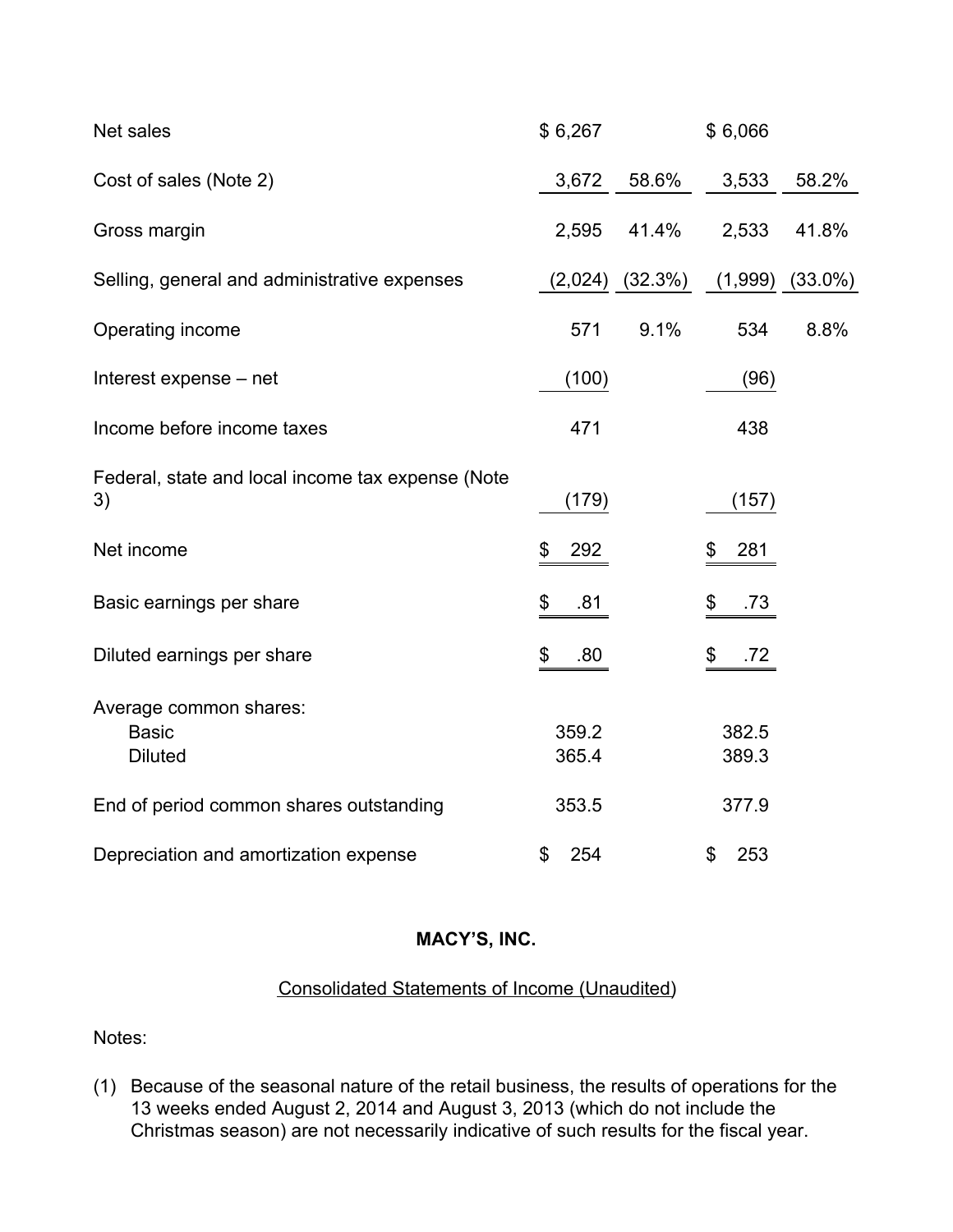- (2) Merchandise inventories are valued at the lower of cost or market using the last-in, first-out (LIFO) retail inventory method. Application of the LIFO retail inventory method did not result in the recognition of any LIFO charges or credits affecting cost of sales for the 13 weeks ended August 2, 2014 or August 3, 2013.
- (3) Federal, state and local income taxes differ from the federal income tax statutory rate of 35%, principally because of the effect of state and local taxes, including the settlement of various tax issues and tax examinations.

#### Consolidated Statements of Income (Unaudited) (Note 1)

(All amounts in millions except percentages and per share figures)

|                                                         |            | 26 Weeks Ended | 26 Weeks Ended |            |  |  |
|---------------------------------------------------------|------------|----------------|----------------|------------|--|--|
|                                                         |            | August 2, 2014 | August 3, 2013 |            |  |  |
|                                                         |            | $%$ to         |                | $%$ to     |  |  |
|                                                         | \$         | Net sales      | \$             | Net sales  |  |  |
| Net sales                                               | \$12,546   |                | \$12,453       |            |  |  |
| Cost of sales (Note 2)                                  | 7,508      | 59.8%          | 7,444          | 59.8%      |  |  |
| Gross margin                                            | 5,038      | 40.2%          | 5,009          | 40.2%      |  |  |
| Selling, general and administrative expenses            | (4,024)    | $(32.1\%)$     | (4,040)        | $(32.4\%)$ |  |  |
| Operating income                                        | 1,014      | 8.1%           | 969            | 7.8%       |  |  |
| Interest expense - net                                  | (200)      |                | (193)          |            |  |  |
| Income before income taxes                              | 814        |                | 776            |            |  |  |
| Federal, state and local income tax expense (Note<br>3) | (298)      |                | (278)          |            |  |  |
| Net income                                              | \$<br>516  |                | \$<br>498      |            |  |  |
| Basic earnings per share                                | \$<br>1.42 |                | \$<br>1.29     |            |  |  |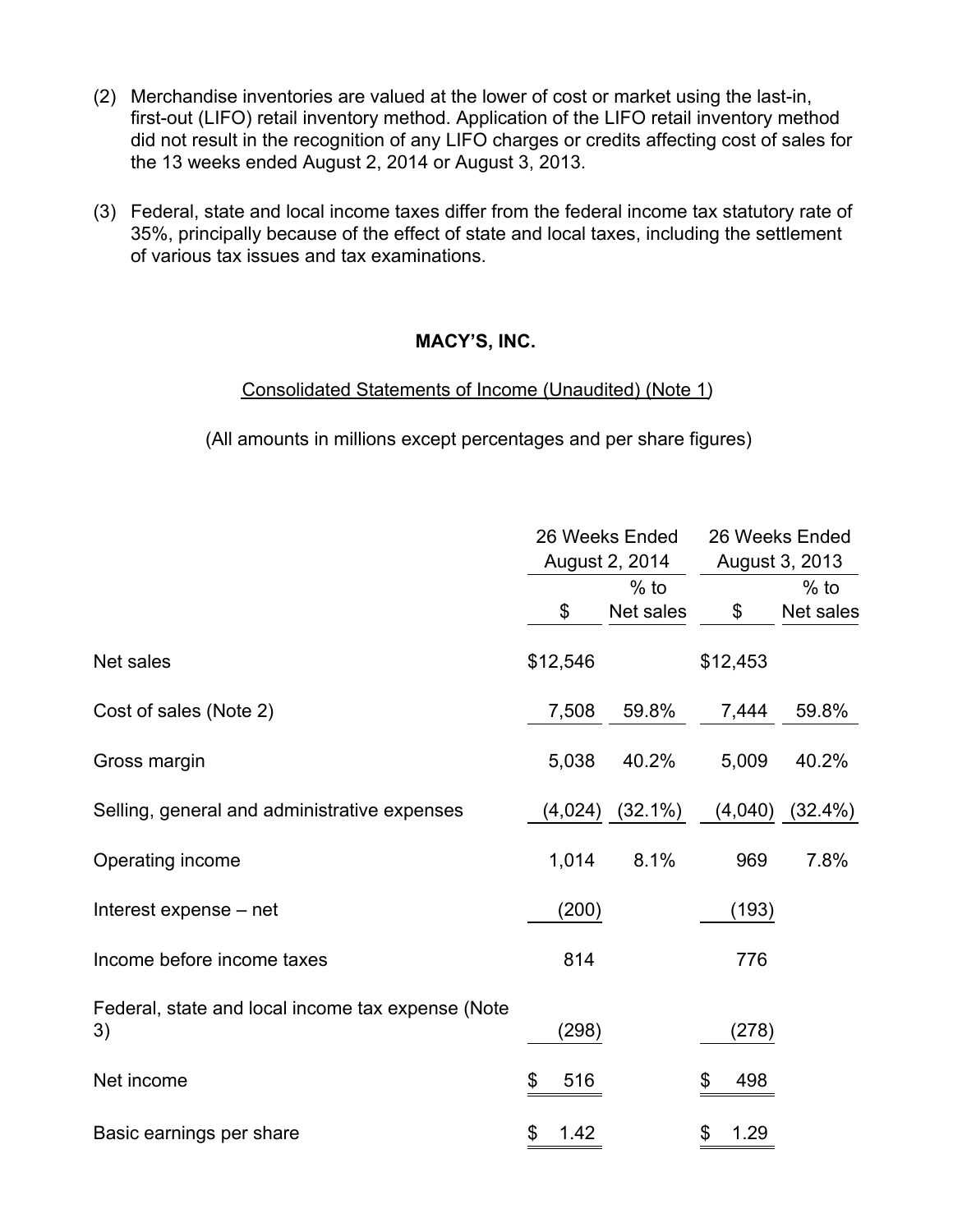| Diluted earnings per share              | 1.40      | 1.27  |
|-----------------------------------------|-----------|-------|
| Average common shares:                  |           |       |
| <b>Basic</b>                            | 362.5     | 385.3 |
| <b>Diluted</b>                          | 369.0     | 391.9 |
| End of period common shares outstanding | 353.5     | 377.9 |
| Depreciation and amortization expense   | \$<br>507 | 504   |

#### Consolidated Statements of Income (Unaudited)

Notes:

- (1) Because of the seasonal nature of the retail business, the results of operations for the 26 weeks ended August 2, 2014 and August 3, 2013 (which do not include the Christmas season) are not necessarily indicative of such results for the fiscal year.
- (2) Merchandise inventories are valued at the lower of cost or market using the last-in, first-out (LIFO) retail inventory method. Application of the LIFO retail inventory method did not result in the recognition of any LIFO charges or credits affecting cost of sales for the 26 weeks ended August 2, 2014 or August 3, 2013.
- (3) Federal, state and local income taxes differ from the federal income tax statutory rate of 35%, principally because of the effect of state and local taxes, including the settlement of various tax issues and tax examinations.

#### **MACY'S, INC.**

#### Consolidated Balance Sheets (Unaudited)

#### (millions)

|                           | August 2, February 1, August 3, |      |  |  |      |
|---------------------------|---------------------------------|------|--|--|------|
|                           | 2014                            | 2014 |  |  | 2013 |
| ASSETS:                   |                                 |      |  |  |      |
| <b>Current Assets:</b>    |                                 |      |  |  |      |
| Cash and cash equivalents | $$1,630$ $$2,273$ $$1,424$      |      |  |  |      |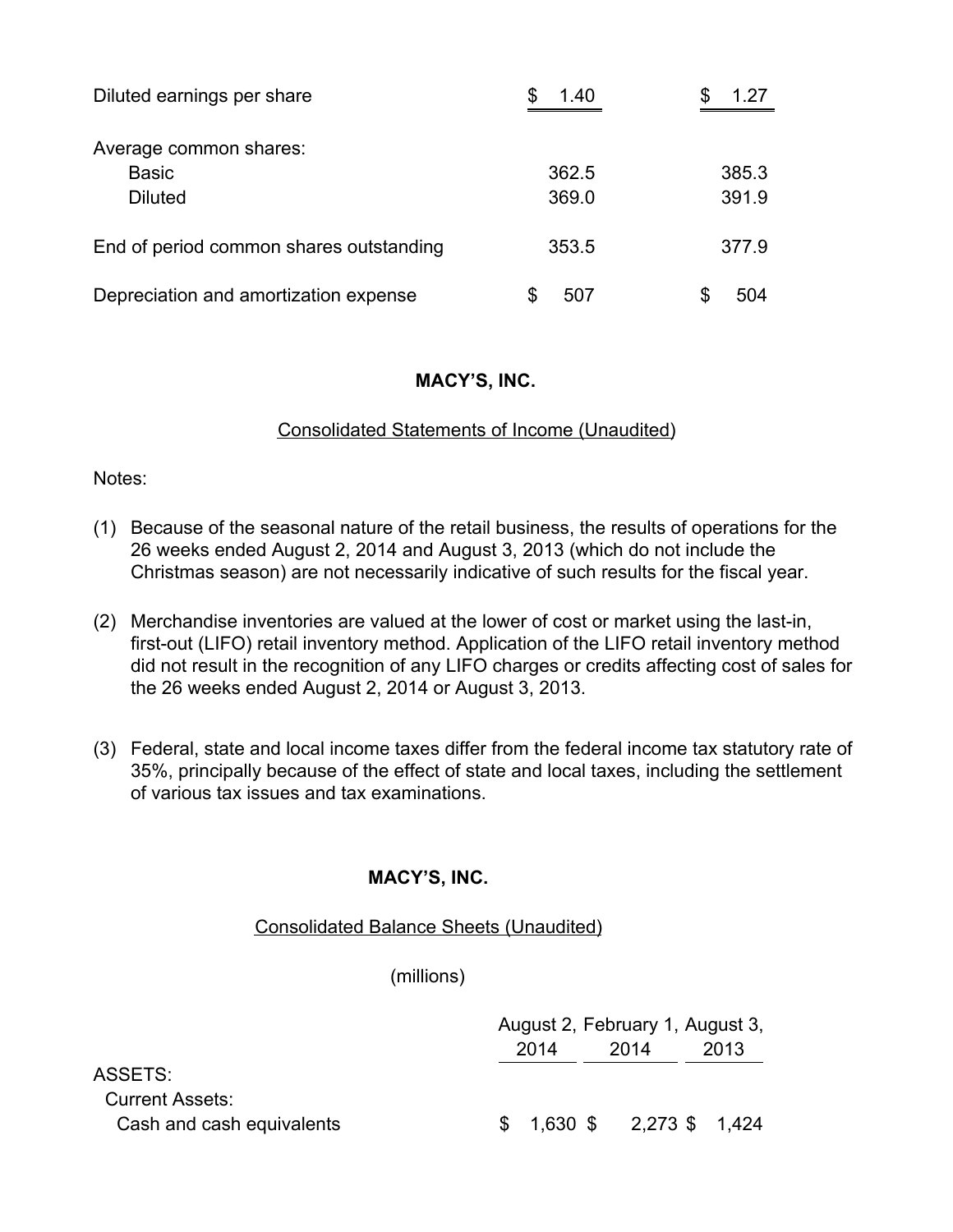| <b>Receivables</b>                                | 352          | 438    | 347              |
|---------------------------------------------------|--------------|--------|------------------|
| Merchandise inventories                           | 5,416        | 5,557  | 5,357            |
| Prepaid expenses and other current assets         | 399          | 420    | 387              |
| <b>Total Current Assets</b>                       | 7,797        | 8,688  | 7,515            |
| Property and Equipment – net                      | 7,771        | 7,930  | 8,001            |
| Goodwill                                          | 3,743        | 3,743  | 3,743            |
| Other Intangible Assets - net                     | 512          | 527    | 543              |
| <b>Other Assets</b>                               | 796          | 746    | 629              |
| <b>Total Assets</b>                               | $$20,619$ \$ |        | 21,634 \$ 20,431 |
| LIABILITIES AND SHAREHOLDERS' EQUITY:             |              |        |                  |
| <b>Current Liabilities:</b>                       |              |        |                  |
| Short-term debt                                   | \$<br>483 \$ | 463 \$ | 575              |
| Merchandise accounts payable                      | 1,990        | 1,691  | 2,064            |
| Accounts payable and accrued liabilities          | 2,150        | 2,810  | 2,043            |
| Income taxes                                      | 120          | 362    | 67               |
| Deferred income taxes                             | 393          | 400    | 422              |
| <b>Total Current Liabilities</b>                  | 5,136        | 5,726  | 5,171            |
| Long-Term Debt                                    | 6,742        | 6,728  | 6,339            |
| <b>Deferred Income Taxes</b>                      | 1,287        | 1,273  | 1,217            |
| <b>Other Liabilities</b>                          | 1,647        | 1,658  | 1,849            |
| <b>Shareholders' Equity</b>                       | 5,807        | 6,249  | 5,855            |
| <b>Total Liabilities and Shareholders' Equity</b> | $$20,619$ \$ |        | 21,634 \$ 20,431 |

## Consolidated Statements of Cash Flows (Unaudited)

## (millions)

|                                                                                      | August 2, 2014 |     | 26 Weeks Ended 26 Weeks Ended<br>August 3, 2013 |     |
|--------------------------------------------------------------------------------------|----------------|-----|-------------------------------------------------|-----|
| Cash flows from operating activities:                                                |                |     |                                                 |     |
| Net income                                                                           | \$             | 516 | S                                               | 498 |
| Adjustments to reconcile net income to net cash<br>provided by operating activities: |                |     |                                                 |     |
| Depreciation and amortization                                                        |                | 507 |                                                 | 504 |
| Stock-based compensation expense                                                     |                | 38  |                                                 | 32  |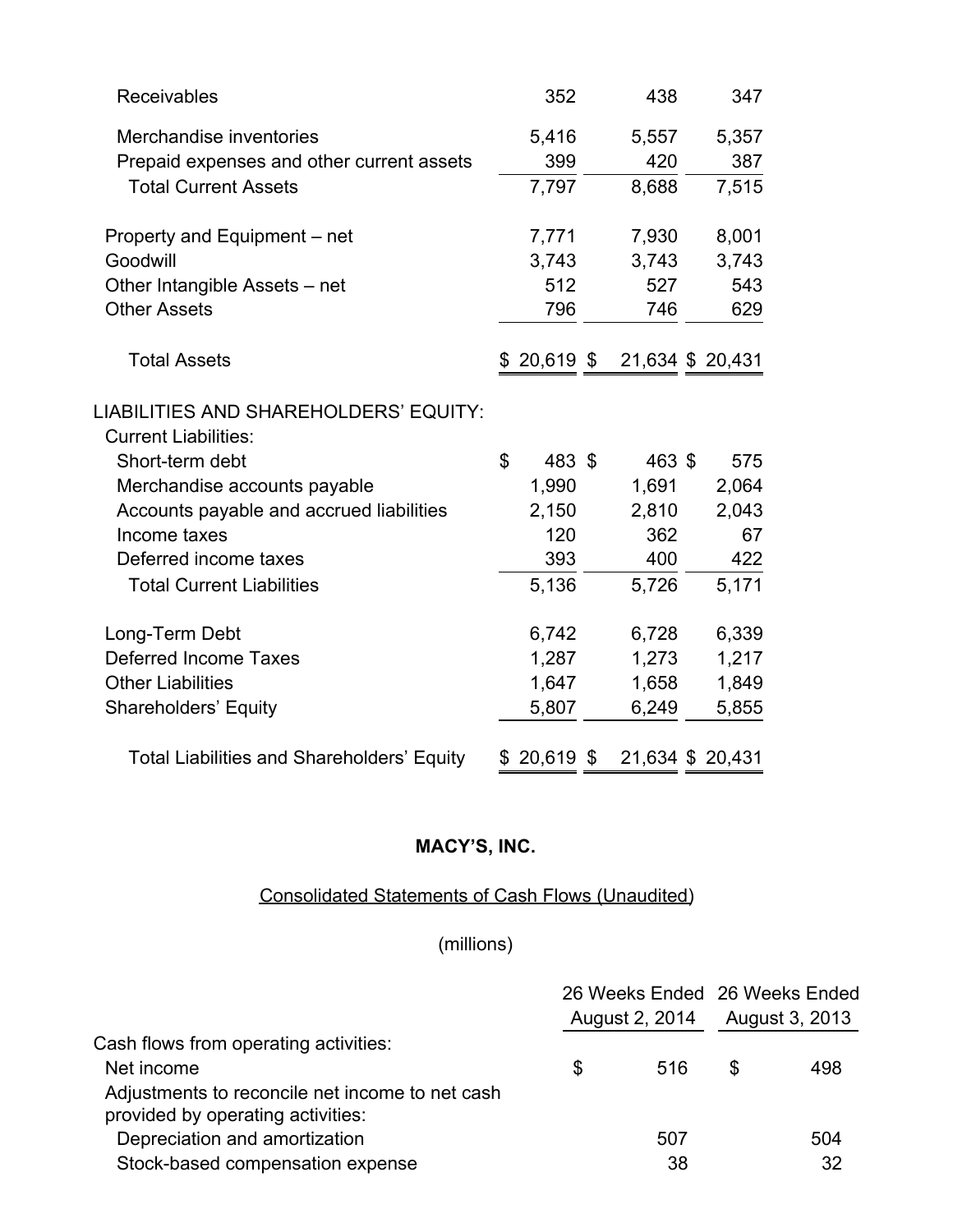| Amortization of financing costs and premium on                   |             |                |
|------------------------------------------------------------------|-------------|----------------|
| acquired debt                                                    | (3)         | (5)            |
| Changes in assets and liabilities:                               |             |                |
| Decrease in receivables                                          | 86          | 41             |
| (Increase) decrease in merchandise inventories                   | 141         | (49)           |
| Increase in prepaid expenses and other current<br>assets         |             |                |
|                                                                  | (14)        | (21)           |
| (Increase) decrease in other assets not separately<br>identified | (31)        |                |
| Increase in merchandise accounts payable                         | 276         | 442            |
| Decrease in accounts payable and accrued                         |             |                |
| liabilities not separately identified                            | (621)       | (560)          |
| Decrease in current income taxes                                 | (242)       | (288)          |
| Increase (decrease) in deferred income taxes                     | 2           | (37)           |
| Increase (decrease) in other liabilities not                     |             |                |
| separately identified                                            | (9)         | 106            |
| Net cash provided by operating activities                        | 646         | 664            |
| Cash flows from investing activities:                            |             |                |
| Purchase of property and equipment                               | (245)       | (206)          |
| Capitalized software                                             | (116)       | (110)          |
| Disposition of property and equipment                            | 24          | 5              |
| Other, net                                                       | 49          | (5)            |
| Net cash used by investing activities                            | (288)       | (316)          |
|                                                                  |             |                |
| Cash flows from financing activities:                            |             |                |
| Debt issued                                                      | 500         |                |
| Financing costs                                                  | (4)         | (3)            |
| Debt repaid                                                      | (459)       | (7)            |
| Dividends paid                                                   | (204)       | (173)          |
| Increase (decrease) in outstanding checks                        | (61)        | 2              |
| Acquisition of treasury stock                                    | (922)       | (785)          |
| <b>Issuance of common stock</b>                                  | 149         | 206            |
| Net cash used by financing activities                            | (1,001)     | (760)          |
| Net decrease in cash and cash equivalents                        | (643)       |                |
| Cash and cash equivalents at beginning of period                 | 2,273       | (412)<br>1,836 |
|                                                                  |             |                |
| Cash and cash equivalents at end of period                       | \$<br>1,630 | \$<br>1,424    |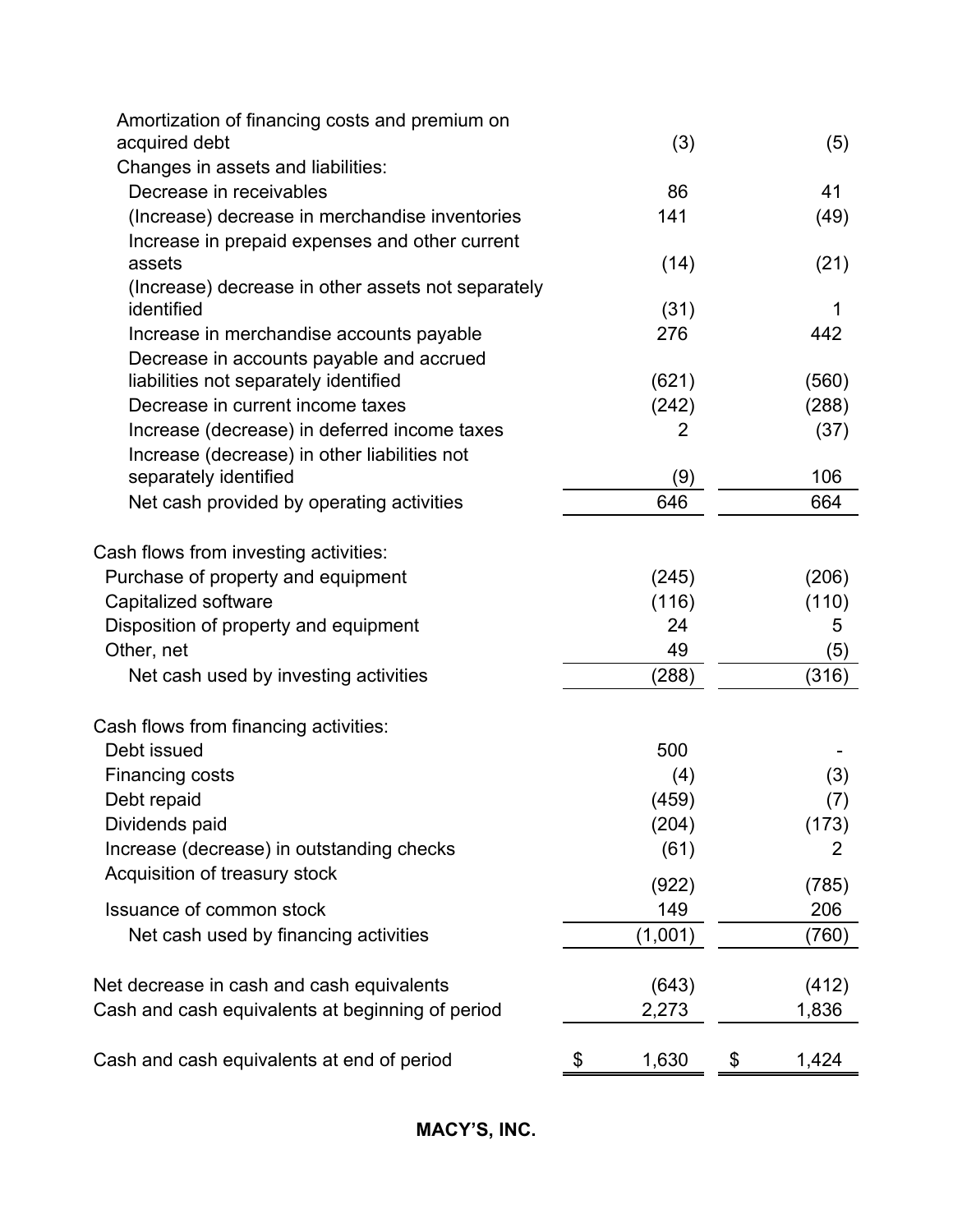#### Important Information Regarding Non-GAAP Financial Measures

The Company reports its financial results in accordance with generally accepted accounting principles (GAAP). However, management believes that certain non-GAAP financial measures provide users of the Company's financial information with additional useful information in evaluating operating performance. See the table below for supplemental financial data and a corresponding reconciliation to the most directly comparable GAAP financial measures. This non-GAAP financial measure should be viewed as supplementing, and not as an alternative or substitute for, the Company's financial results prepared in accordance with GAAP. Certain of the items that may be excluded or included in this non-GAAP financial measure may be significant items that could impact the Company's financial position, results of operations and cash flows and should therefore be considered in assessing the Company's actual financial condition and performance. Additionally, the amounts received by the Company on account of sales of departments licensed to third parties are limited to commissions received on such sales. The methods used by the Company to calculate its non-GAAP financial measures may differ significantly from methods used by other companies to compute similar measures. As a result, any non-GAAP financial measures presented herein may not be comparable to similar measures provided by other companies.

Macy's, Inc. believes that providing changes in comparable sales including the impact of growth in comparable sales of departments licensed to third parties supplementally to its results of operations calculated in accordance with GAAP assists in evaluating the Company's ability to generate sales growth, whether through owned businesses or departments licensed to third parties, on a comparable basis, and in evaluating the impact of changes in the manner in which certain departments are operated (e.g. the conversion in 2013 of most of the Company's previously owned athletic footwear business to licensed Finish Line shops).

|                                                                                           | 13     | 26     | Guidance       |
|-------------------------------------------------------------------------------------------|--------|--------|----------------|
|                                                                                           | Weeks  | Weeks  | Range          |
|                                                                                           | Ended  | Ended  | for the        |
|                                                                                           | August | August | 52             |
|                                                                                           | 2,     | 2,     | Weeks<br>Ended |
|                                                                                           |        |        | January        |
|                                                                                           | 2014   | 2014   | 31, 2015       |
| Increase in comparable sales (Note 1)                                                     |        |        | $1.5%$ to      |
|                                                                                           | 3.4%   | 0.8%   | $2.0\%$        |
|                                                                                           |        |        |                |
| Impact of growth in comparable sales of departments<br>licensed to third parties (Note 2) | 0.6%   | 0.7%   | 0.5%           |
| Comparable sales growth including the impact of growth in                                 |        |        | $2.0\%$ to     |
| comparable sales of departments licensed to third parties                                 | 4.0%   | 1.5%   | 2.5%           |